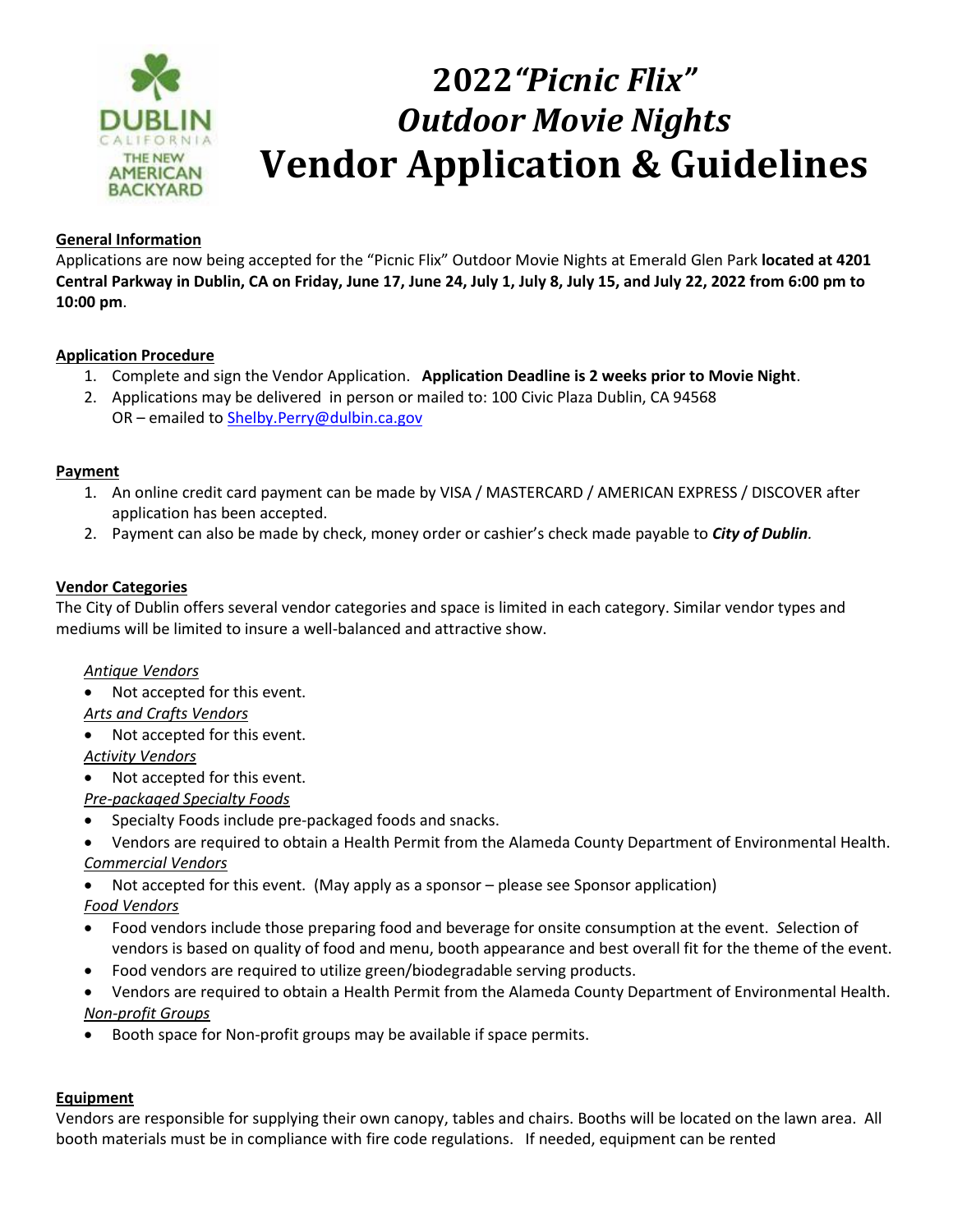## **Electricity**

Power availability is limited but may be available upon request. Please see application to request service. Personal "whisper quiet" generators may be approved if use compliance is met.

## **Insurance**

**General Liability:** All vendors are required to provide a Certificate of Insurance evidencing Comprehensive General or Comprehensive Personal Liability coverage for a minimum of \$1,000,000 per occurrence or \$2,000,000 aggregate naming the City of Dublin, its officers, employees, agents and volunteers as additionally insured.

- The vendor shall provide proof of insurance no later than one week prior to event.
- The certificate must name: *City of Dublin, 100 Civic Plaza, Dublin, CA 94568* as the certificate holder.
- The Additional Insured Endorsement must include: *the City of Dublin, its officers, employees, agents and volunteers as additionally insured.*

**Auto:** Vendors must provide a *Commercial or Personal Auto Insurance Declarations page* as proof of auto insurance.

## **Acceptance Notifications and Load-In Instructions**

Accepted vendors will receive a confirmation by email of their acceptance into the event along with load-in and set-up information. If an application is not accepted, then the payment will be returned in full to the applicant.

#### **Rules and Regulations**

- 1. This is a rain or shine event! There will be no refunds due to inclement weather.
- 2. Sampling of food or drinks is not permitted without a health permit issued by the Alameda County Department of Environmental Health. (This includes handing out candy, bottled water, etc.). If the samples of food/drink are open (not prepackaged), a fully equipped food booth is necessary.
- 3. Vendors, their staff, employees, and agents must comply with all vendor policies, fire codes, laws, ordinances, and regulations pertinent to health, fire prevention and public safety. Failure to comply may result in expulsion from the event without a refund.
- 4. A limited number of vendors in any category will be accepted to the festival. Decisions are at the sole discretion of the City and based on, but not limited to: the best interest of the festival, history, level of investment, payment, and date of paperwork received. The Festival reserves the right to admit duplicate businesses based on the Festival needs and size. Exclusivity may be extended at the Festival's discretion.
- 5. Vendor agrees to allow the City of Dublin to take photos of the booth and product during the event for no additional compensation. Photos taken may be used in City of Dublin promotions.
- 6. All booths MUST have a tent. Vendors are required to supply their own tent, tables, and chairs.
- 7. Booth locations are not guaranteed and are made at the discretion of festival management.
- 8. Exhibitor shall be liable for delivery; handling, erection and removal of his/her own displays and equipment.
- 9. All displays, merchandise, equipment and staff must be contained within the assigned booth space. No amplified music, walkway solicitation or "barking" is allowed. Staff/Personnel must remain INSIDE your assigned booth. Please note this will be strictly enforced.
- 10. Walking the grounds to sell merchandise or hand out fliers is not permitted.
- 11. No helium tanks will be allowed at the festival. Vendor must obtain written permission from the City prior to using the City of Dublin logo or any logo from the City of Dublin website in connection with their business.
- 12. Booth space must be occupied as assigned and be open and staffed during all regular hours.
- 13. Vendor may not sublet or apportion booth space to anyone else without permission from the Event Director.

#### **I have read the rules and regulations included in this Application and I agree to comply with the conditions set forth.**

\_\_\_\_\_\_\_\_\_\_\_\_\_\_\_\_\_\_\_\_\_\_\_\_\_\_\_\_\_\_\_\_\_\_\_\_\_\_\_\_\_\_\_\_\_\_\_\_\_\_\_\_\_\_\_\_\_\_\_\_\_\_\_\_\_\_\_\_\_\_\_\_\_\_\_\_\_\_\_\_\_\_\_\_\_\_\_\_\_\_\_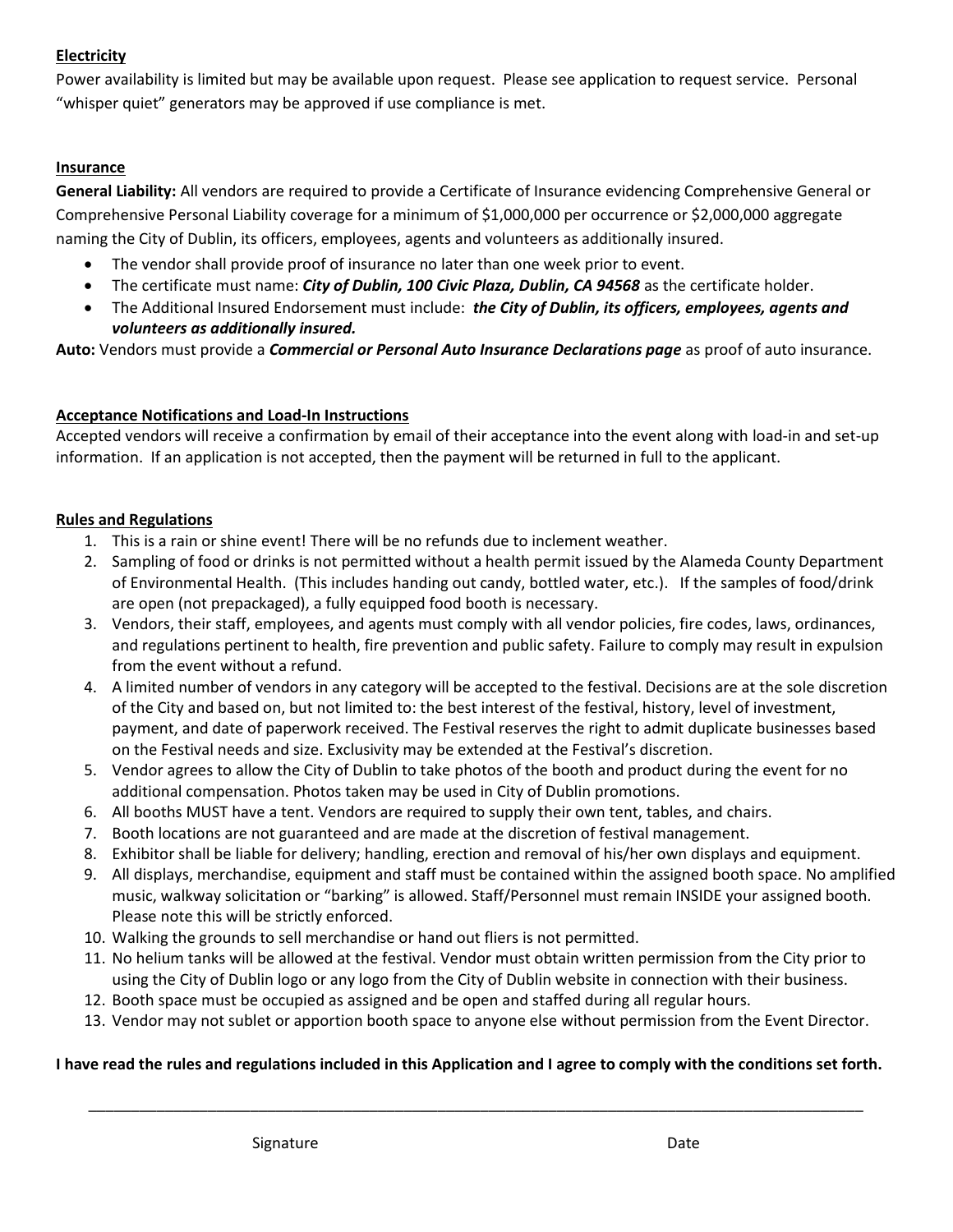# **2022 "Picnic Flix" Outdoor Movie Nights**

Thank you for your interest in the Outdoor Movie Series at Emerald Glen Park. Please complete and return your application at least 2 weeks prior to the Movie you would like to attend. For any questions please call (925) 556-4509.

|                                                                                                                                                                                     | <b>Vendor Information</b>          |                        |                                  |                |                 |    |
|-------------------------------------------------------------------------------------------------------------------------------------------------------------------------------------|------------------------------------|------------------------|----------------------------------|----------------|-----------------|----|
| <b>Business Name:</b>                                                                                                                                                               |                                    | <b>Business Phone:</b> |                                  |                |                 |    |
| Contact Person:                                                                                                                                                                     |                                    | Other Phone:           |                                  |                |                 |    |
| Address:                                                                                                                                                                            |                                    | Fax:                   |                                  |                |                 |    |
| City, State, Zip:                                                                                                                                                                   |                                    | *Email:                |                                  |                |                 |    |
| California Resale License:                                                                                                                                                          |                                    | Website:               |                                  |                |                 |    |
|                                                                                                                                                                                     | <b>Activity or Product Pricing</b> |                        |                                  |                |                 |    |
| Vendor must submit photos of booth setup and items to be sold. These photos will not be returned. Attach additional sheet if needed.                                                |                                    |                        |                                  |                |                 |    |
| \$                                                                                                                                                                                  |                                    |                        |                                  |                |                 | \$ |
| \$                                                                                                                                                                                  |                                    |                        |                                  |                |                 | \$ |
|                                                                                                                                                                                     | \$                                 |                        |                                  |                |                 | \$ |
| <b>Booth Specifications</b>                                                                                                                                                         |                                    |                        |                                  |                |                 |    |
| Each booth space is 10 ft. x 10 ft. If you need more space you may purchase extra spaces. Alameda County Environmental Health                                                       |                                    |                        |                                  |                |                 |    |
| Department Temporary food permits can be found at http://www.acgov.org/aceh/food/TFF Application Booth.pdf                                                                          |                                    |                        |                                  |                |                 |    |
| <b>Please select Movie(s):</b>                                                                                                                                                      | <b>Food Vendors:</b>               |                        | <b>Non-Profit Booths:</b>        |                | <b>Subtotal</b> |    |
| June 17 - Raya and the Last Dragon                                                                                                                                                  | \$45 per space                     |                        | \$25 per space                   |                | $\equiv$        |    |
| June 24 - The Croods: A New Age<br>July 1 - Space Jam: A New Legacy                                                                                                                 |                                    | \$45 per space         |                                  | \$25 per space | $\equiv$        |    |
| July 8 - Monsters University                                                                                                                                                        | \$45 per space                     |                        | \$25 per space                   |                | $\equiv$        |    |
| July 15- The Jungle Book (2016)                                                                                                                                                     | \$45 per space<br>\$45 per space   |                        | \$25 per space<br>\$25 per space |                | $\equiv$<br>$=$ |    |
| July 22 - Luca                                                                                                                                                                      | \$45 per space                     |                        |                                  | \$25 per space | $=$             |    |
| Package of all 6 Movies                                                                                                                                                             | \$215                              |                        |                                  | \$115          | $=$             |    |
|                                                                                                                                                                                     |                                    |                        | <b>Total Fees:</b>               |                | \$              |    |
|                                                                                                                                                                                     |                                    |                        |                                  |                |                 |    |
| <b>Rental Equipment and Electrical Service</b><br>All vendors are required to use a tent or canopy. Vendors are encouraged to bring their own canopies and equipment but if needed, |                                    |                        |                                  |                |                 |    |
| canopies and electrical service can be reserved below:                                                                                                                              |                                    |                        |                                  |                |                 |    |
| Rental Food Vendor Compliant Canopy (10 x 10 foot square)                                                                                                                           |                                    | \$350 each             |                                  |                |                 |    |
| Rental Table (8-foot x 36" rectangle)                                                                                                                                               |                                    | \$50 each              |                                  |                |                 |    |
| <b>Rental Folding Chairs</b>                                                                                                                                                        |                                    | \$10 each              |                                  |                |                 |    |
| $\Box$ <b>I DO NOT</b> need a canopy or equipment.                                                                                                                                  |                                    |                        |                                  |                |                 |    |
| Electrical Service - 20 amps (110 volts) - Form Required                                                                                                                            |                                    | \$50                   |                                  |                |                 |    |
| Electrical Service - 50 Amps (220 volts) - Form Required                                                                                                                            |                                    | \$100                  |                                  |                |                 |    |
|                                                                                                                                                                                     |                                    |                        | <b>TOTAL FEES</b>                |                |                 |    |
| I DO NOT need electrical service.                                                                                                                                                   |                                    |                        | \$                               |                |                 |    |
| I WOULD LIKE TO USE MY OWN WHISPER GENERATOR                                                                                                                                        | Wattage:                           |                        |                                  |                |                 |    |
| Required Insurance: Due prior to event day                                                                                                                                          |                                    |                        |                                  |                |                 |    |
|                                                                                                                                                                                     |                                    |                        |                                  |                |                 |    |
| Liability Insurance: All vendors are required to provide a Certificate of Insurance evidencing Commercial General                                                                   |                                    |                        |                                  |                |                 |    |

Liability or Comprehensive Personal Liability coverage for a minimum of \$1,000,000 per occurrence or \$2,000,000 aggregate. The vendor shall provide proof of insurance no later than one week prior to event.

• The certificate must name: *City of Dublin, 100 Civic Plaza, Dublin, CA 94568* as the certificate holder.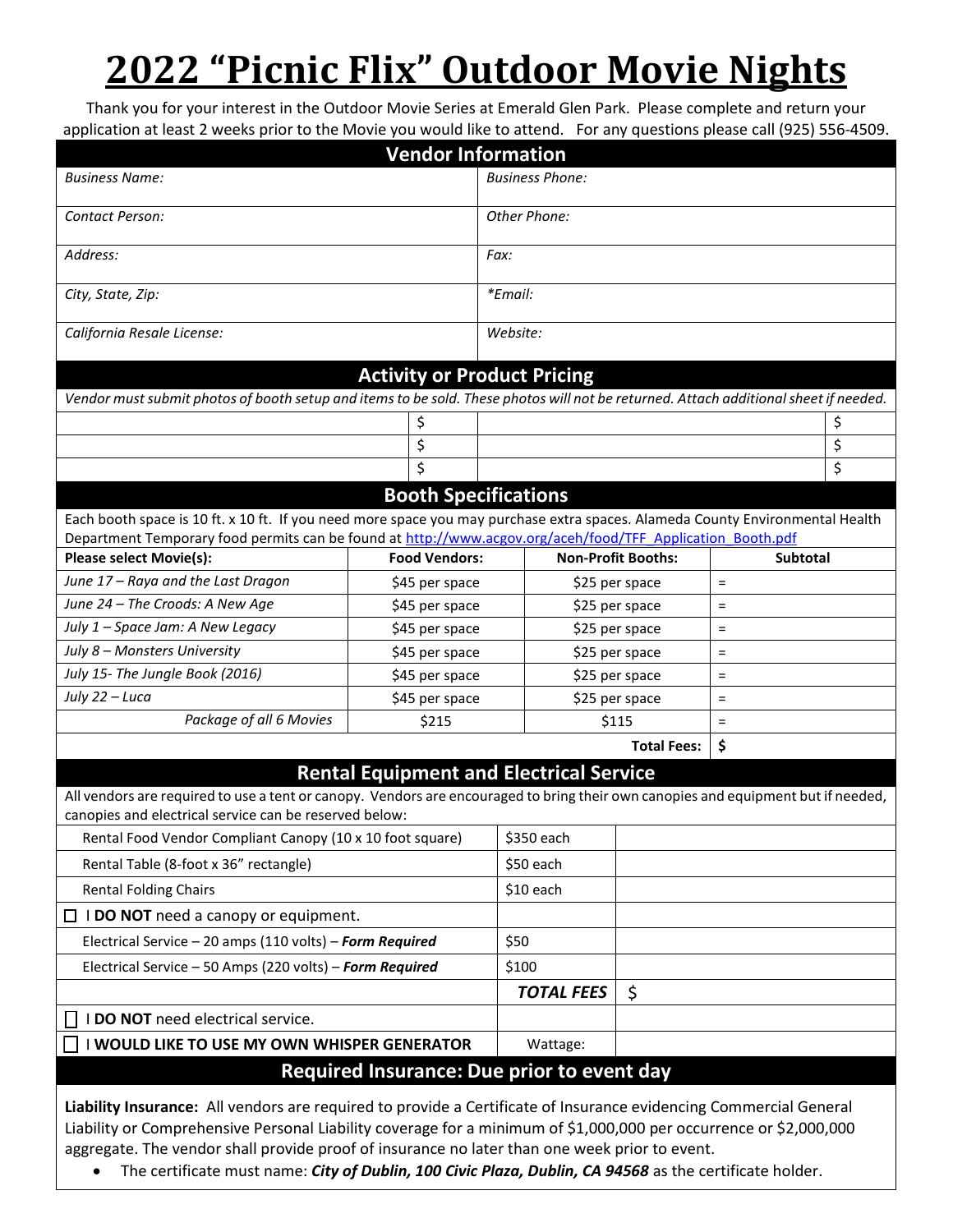• The Additional Insured Endorsement must include: *the City of Dublin, its officers, employees, agents and volunteers as additionally insured.*

**Auto Insurance:** Vendors must also provide a *Commercial or Personal Auto Insurance Declarations page* as proof of auto insurance.

## **Waiver and Release of Liability**

- 1. Vendor acknowledges and understands that participation in the Event involves potential risks that may arise from the actions and inactions of Vendor, other individuals attending the Event, or the City and its officials, employees, agents and volunteers. Vendor expressly agrees to accept and assume full responsibility for any and all risks of bodily injury, death or property damage caused by or arising directly or indirectly from Vendor's participation in the Event, regardless of the cause. Participation in the Event is purely voluntary, and Vendor elects to participate in spite of the risks.
- 2. Vendor releases the City, its officers, officials, employees, agents, and volunteers ("the Released Parties") and waives all actions, claims and demands that Vendor or Vendor's heirs, executors, representatives, insurers, attorneys, administrators or assigns ("the Releasing Parties") may have or may hereafter have for any personal injury, bodily injury (including death) or property damage that Vendor may directly or indirectly incur while participating in the Event, including but not limited to that incurred as a result of the negligence of the Released Parties. Vendor, on behalf of both Vendor and the Releasing Parties, agrees not to sue the Released Parties on the basis of these waived and released claims.
- 3. Vendor agrees to comply with all stated and customary terms, posted safety signs, rules, and verbal instructions as conditions for participation in the Event.
- 4. At all times during Event, Vendor, his/her employees and agents shall be independent contractors and not employees or agents of the City. Vendor, and his/her employees and agents shall have no authority, express or implied, to bind the City to any obligation whatsoever.
- 5. City may terminate Vendor's participation in the Event at any time. City shall not be liable for any costs incurred by the Vendor as a result of such termination by the City.
- 6. Vendor shall comply with all laws applicable to the performance of the work hereunder, including, to the extent applicable, health and safety regulations. Vendor is solely responsible for the payment of all federal, state and local taxes, including employment taxes, that Vendor may incur as a result of participation in the Event.
- 7. Vendor represents and warrants to City that Vendor and its employees, agents, and volunteers have all licenses, permits, qualifications, and approvals of whatsoever nature that is legally required to offer the goods and/or services that Vendor is offering at the Event.
- 8. Vendor agrees to indemnify, defend, with counsel selected by City, and hold harmless the Released Parties from any and all claims, demands, actions, judgments, damages, liabilities, and costs of any kind, including attorneys' fees, (collectively "Liabilities") arising out of or in any manner related to Vendor's participation in the Event, except to the extent that such Liabilities are caused by the sole negligence or willful misconduct of the Released Parties.
- 9. The person signing this Agreement represents and warrants that he or she is duly authorized and has the legal capacity to execute and deliver this Agreement on the behalf of the Vendor.

**By signing below I agree that I have carefully read the foregoing Waiver and Release of Liability and fully understand its contents. I am aware that this is a release of liability and I sign it without inducement. I also have read the Vendor Rules and Regulations included in this "Vendor Guidelines and Application" and I agree to comply with all conditions.** 

Signature **Name (Printed)** Date Construction of the Date of the Date of the Date of the Date of the Date of the Date of the Date of the Date of the Date of the Date of the Date of the Date of the Date of the Date of the Da

**\_\_\_\_\_\_\_\_\_\_\_\_\_\_\_\_\_\_\_\_\_\_\_\_\_\_\_\_\_\_\_\_\_\_\_\_\_\_\_\_\_\_\_\_\_\_\_\_\_\_\_\_\_\_\_\_\_\_\_\_\_\_\_\_\_\_\_\_\_\_\_\_\_\_\_\_\_\_\_\_\_\_\_\_\_\_\_\_\_\_\_\_\_\_\_\_\_\_**

*Applications and Payment must be submitted no later than 2 weeks prior to event to:*